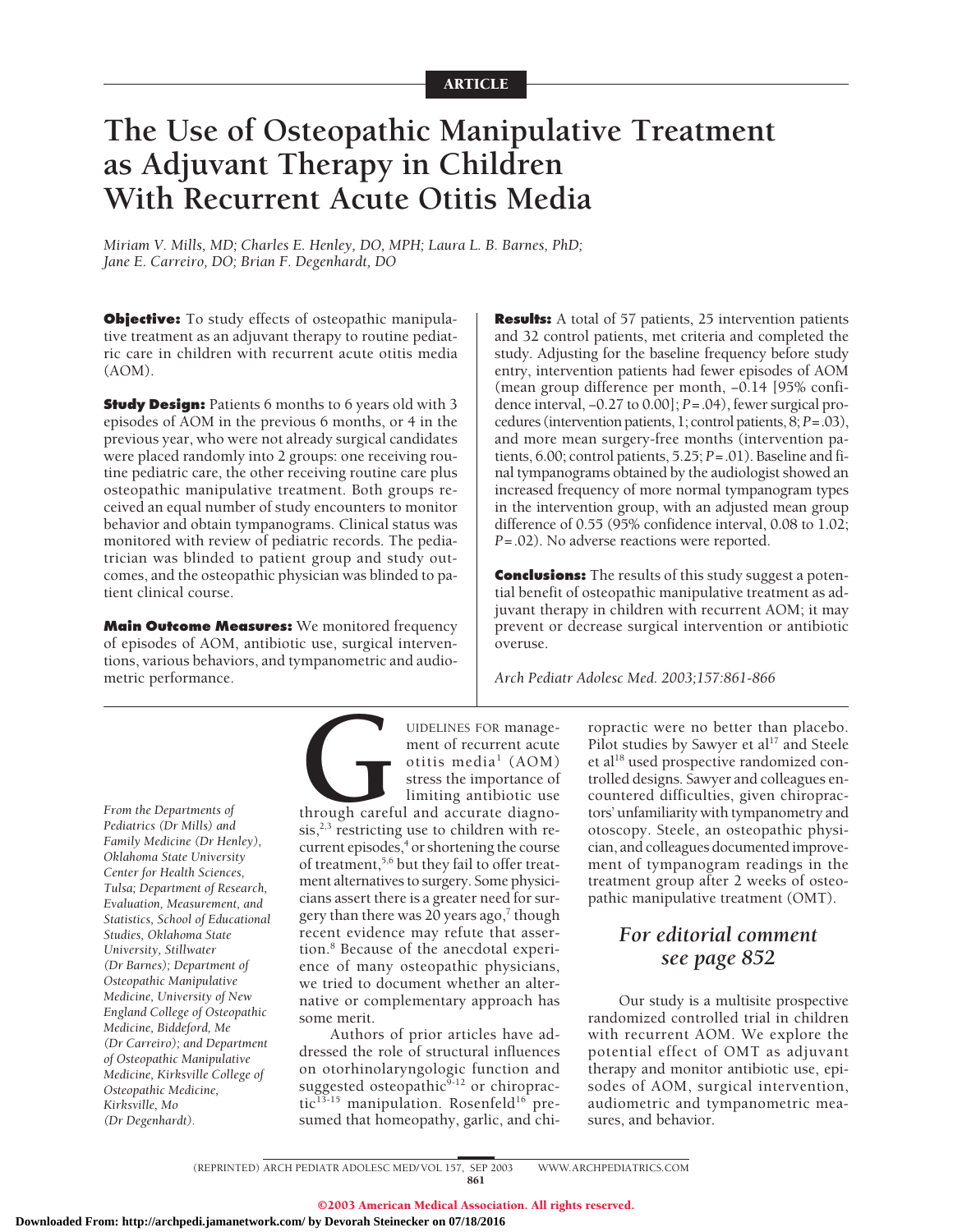### METHODS

#### **OVERVIEW**

The methods are patterned after those in a pilot study by one of us (M.V.M.)<sup>19</sup> that involved 17 patients and largely used the design of Steele et al.<sup>18</sup> Results of power analysis suggested we would need 50 children in each group, on the basis of a predicted 50% decrease in antibiotic use, episodes of AOM in the group receiving medical treatment alone, and a 75% improvement in the group receiving medical treatment and OMT. With a type I error rate set at .05, we estimated an expected power of 85% if there were a 10% dropout rate and a power of 80% with a 20% dropout rate.<sup>20</sup>

Four osteopathic physicians participated— in Tulsa, Okla; Biddeford, Me; Kirksville, Mo; and Tucson, Ariz. Institutional review board approval was obtained at each site. Data were collected locally by designated site coordinators. Orientation to the protocol included a Web site $21$  for access to data collection forms, fliers, pamphlets for physicians performing OMT and site coordinators, and videotapes and a slide show for potential referring physicians. No reference was made to criteria for diagnosis of AOM to avoid introducing a bias into the pediatricians' usual care and medical record documentation.

#### **PATIENT SELECTION**

Patients were recruited between February 1999 and July 2001. Children 6 months to 6 years old with recurrent AOM episodes, 3 in the previous 6 months or 4 in the previous year, who had no immunologic or chromosomal anomaly or congenital malformation of the head; no prior manipulation, either osteopathic or chiropractic; and no previous otorhinolaryngologic surgery were eligible. On the basis of suggested guidelines of the Office of Drug Evaluation and Research,<sup>22</sup> criteria for qualification as an episode of AOM included medical record documentation of the following: 1 of 3 systemic symptoms (irritability, fever, or otalgia), plus inflammatory changes of the middle ear (diffuse opaque redness, bulging, or pus behind the tympanic membrane), with clearing of symptoms for at least 2 weeks between episodes. Any patient already referred for consideration of otorhinolaryngologic surgery was excluded.

#### **RANDOMIZATION AND BLINDING**

The site coordinator obtained informed consent after medical record review confirmed that the study criteria were met. A random assignment list was computer generated for each site, with a 60:40 distribution in favor of the control patients because a higher dropout rate was expected in that group. A separate nurse at the central site monitored and disclosed the random assignment only during telephone contact at the time of randomization. The parents were admonished not to discuss the study with their physician and were unaware of the study measure results.

The pediatrician provided all care, making decisions related to antibiotics and surgical referrals, and was unaware of group placement and study outcomes. Information regarding the patient's clinical course (episodes of AOM, use of antibiotics, and surgical referrals) came from the pediatrician's medical record, reviewed by the site coordinator, and was unavailable to the physician performing OMT. Baseline and final audiograms and tympanograms were obtained by audiologists who were unaware of group assignment and clinical history.

#### **DATA COLLECTION**

Baseline data, from pediatric medical record review, were from the 6 months before randomization. The coordinator obtained

demographic information relating to risk factors associated with AOM, baseline behavior ratings, and tympanometric data and scheduled an audiologic evaluation. Children in both groups were scheduled for 9 visits during the study: approximately 3 weekly, 3 biweekly, and 3 monthly. At each visit, the site coordinator obtained interval history about medications, illnesses, injuries, and changes in behavior by using a 5-point scale (5="much more"; 1="much less") to rate irritability, disobedience, ear pulling, appetite, restful sleep, hearing when spoken to, listening to conversation, talking, and clumsiness. Monthly tympanograms were obtained by the site coordinator.

Since there is no single standard for comparing tympanometric data in the literature,<sup>23</sup> we analyzed those data by using modifications of categories developed by Jerger<sup>24</sup>: type A, normal; type B, poor movement; type C, negative pressure; and type O, open. Baseline and final tympanograms were obtained by the audiologist and site coordinators, and monthly tympanograms were obtained by the site coordinator and analyzed by the audiologist at the central site.

Tympanograms obtained at the monthly visits were scored as 0, 1, or 2 for the number of type A, B, C, and O tympanograms, totaling right and left ears, recorded at that visit. From that score, the group mean for each period was computed for each type. Because of the small sample size, types A and C tympanograms were combined because they indicated some movement of the tympanic membrane, whereas types B and O signified greater abnormality. Audiologists' readings were based on a single recording at baseline and another at study completion and were analyzed in the same fashion.

Audiologic evaluation and review of the pediatric medical record were repeated after 6 months. Parents were asked to rate their satisfaction with their experience of the study on a 5-point scale (5=very satisfied) and provide additional comments.

#### **OSTEOPATHIC MANIPULATIVE TREATMENT**

Osteopathic manipulative treatment was provided to the intervention group at each visit, as indicated by the osteopathic examination results and the child's cooperation. Treatments lasted 15 to 25 minutes, which is usual in most practices. Treatments were gentle techniques on areas of restriction consisting of articulation, myofascial release, balanced membranous tension (according to teachings of William Garner Sutherland, DO, and others<sup>25</sup>), balanced ligamentous tension, facilitated positional release, and/or counterstrain treatments. These techniques are familiar to most recently trained osteopathic physicians, but it is not in the scope of this article to describe them in detail. Despite some expected variation in their application by different physicians, we attempted to standardize their approach by using only physicians with teaching experience in OMT. No high-velocity (popping) techniques were used. The entire body, with attention to the head and neck, was included in the osteopathic evaluation and treatment.

#### **DATA ANALYSIS**

SPSS version 11.0 (SPSS Inc, Chicago, Ill) was used for all statistical analyses. Behavior, AOM episodes, antibiotic use, audiologic data, months surgery free, parent satisfaction scales, and tympanometric data were analyzed by means of standard linear regression, with correction for baseline status when available, which was also used to identify potential confounding variables. Data for these variables are reported as monthly means to compare possible unequal data collection periods. Surgical data were analyzed by using the  $\chi^2$  test. Demographic and baseline clinical information on patients who dropped out was reviewed whenever possible to compare with data on patients who remained in the study.

(REPRINTED) ARCH PEDIATR ADOLESC MED/ VOL 157, SEP 2003 WWW.ARCHPEDIATRICS.COM 862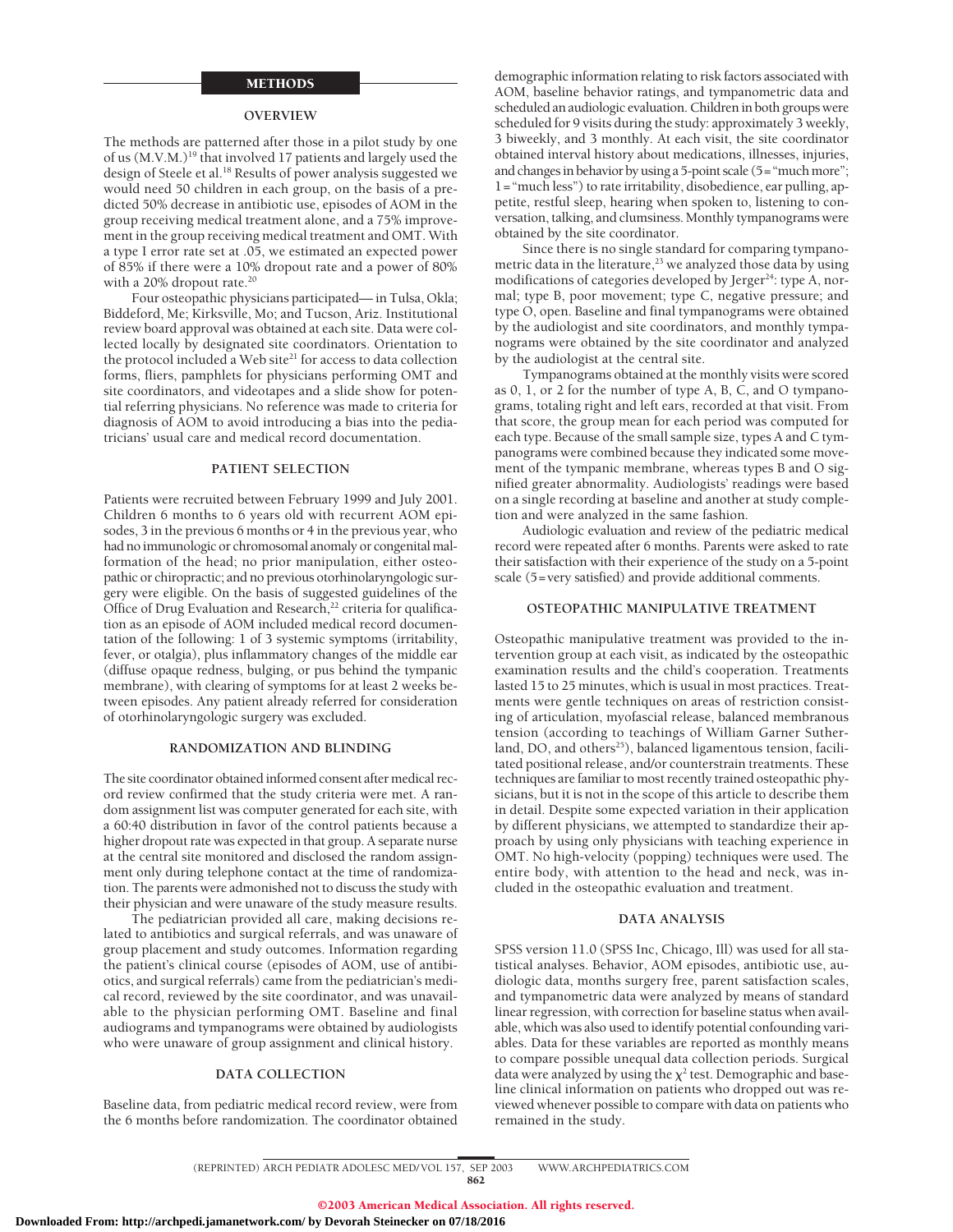# RESULTS

### **PATIENTS**

Of 146 patients who were referred, 76 (31 intervention patients, 45 control patients) met the criteria and were enrolled. Of those referred, 44 did not qualify because medical record review did not match the criteria for sufficient number of episodes of AOM. Another 26 chose not to participate because of the 6-month commitment, uncertainty about OMT, or planning of surgery in the near future. Nineteen (6 intervention patients, 13 control patients) dropped out during the study, leaving 57 patients with data available for analysis—25 in the intervention group and 32 in the control group. Patients dropped out for 2 reasons: loss of continuity of physician care or the inconvenience of a 6-month study. Of the 13 patients who dropped out for whom we have data, the distribution of baseline variables was similar to the distribution in the patients who remained in the study, except that the intervention patients who dropped out were younger (intervention patients, mean $\pm$ SD, 13.80 $\pm$ 7.43 months; control patients, mean $\pm$ SD, 21.60±12.96 months), and they were less often firstborn (1 of 5 intervention patients; 2 of 8 control patients). Both groups of patients who dropped out had a similar baseline number of monthly antibiotic prescriptions (intervention patients, mean±SD, 0.77±0.33; control patients, mean±SD,  $0.75\pm0.22$ ). The intervention group's baseline monthly number of AOM episodes was lower (mean $\pm$ SD, 0.47 $\pm$ 0.08) than that in the control group (mean $\pm$ SD, 0.54 $\pm$ 0.12), in contrast to that in the patients who remained in the study.

Demographic variables are summarized in **Table 1**. Children in the control group were more likely to be firstborn, but this is not known to be a risk factor for AOM. Patients in the control group were more likely to have exposure to smokers at home or day care, though intervention patients had more frequent exposure to pets. The relationship of demographic to clinical variables is discussed later. More young children participated, with 68% overall aged 2 years or younger. Children in the intervention group had a slightly higher mean age because there were two 6-yearolds in that group.

#### **NEW EPISODES OF AOM**

The intervention group had a mean of 0.19 episodes of AOM per month during the study, as compared with a mean of 0.27 in the control group. Adjusting for the baseline frequency of AOM before study entry, intervention patients had fewer episodes of AOM, with a mean difference in episodes per month of −0.14 (95% confidence interval [CI], −0.27 to 0.00; *P*=.04).

Although the intervention group had more episodes at baseline and were slightly older, age was negatively correlated with baseline episodes, as would be expected. The intervention group had a mean improvement across time (difference between baseline and study episodes of AOM) of 0.41 episodes, as compared with the control group mean of 0.24. Adjusting for age, the mean difference between the groups' improvement was 0.16 (95% CI, 0.03-0.28; *P*=.02). No other demographic vari-

#### **Table 1. Baseline Variables in the 57 Patients**\*

| Group             | Control<br>Group                                           |
|-------------------|------------------------------------------------------------|
| 12(48)            | 15(47)                                                     |
|                   | 17(53)                                                     |
|                   | 16(50)                                                     |
|                   | 18 (56)                                                    |
| 10(40)            | 14(44)                                                     |
|                   | 9(28)                                                      |
| 1(4)              | 7(22)                                                      |
| 13(52)            | 11(34)                                                     |
| 3(12)             | 4(13)                                                      |
| $26.18 \pm 20.29$ | $19.88 \pm 13.18$                                          |
| $10.63 \pm 13.65$ | $10.42 \pm 14.34$                                          |
| $0.61 \pm 0.16$   | $0.51 \pm 0.12$                                            |
| $0.79 \pm 0.31$   | $0.69 \pm 0.28$                                            |
|                   |                                                            |
| $19.55 \pm 10.22$ | $14.58 \pm 7.57$                                           |
| $24.78 \pm 11.13$ | $23.70 \pm 10.50$                                          |
| $21.52 \pm 10.49$ | $19.52 \pm 10.67$                                          |
| $24.78 \pm 13.86$ | $22.62 \pm 11.20$                                          |
| $26.36 \pm 13.47$ | $26.36 \pm 11.36$                                          |
| $0.86 \pm 0.83$   | $1.16 \pm 0.94$                                            |
| $0.47 \pm 0.38$   | $0.51 \pm 0.38$                                            |
|                   |                                                            |
| $3.24 \pm 0.57$   | $3.49 \pm 0.57$                                            |
| $2.88 \pm 0.94$   | $2.77 \pm 0.83$                                            |
| $2.91 \pm 0.65$   | $2.85 \pm 0.58$                                            |
| $2.64 \pm 1.29$   | $3.25 \pm 0.88$                                            |
|                   | <b>Intervention</b><br>11(44)<br>14 (56)<br>6(24)<br>9(36) |

\*Values are given as either number (percentage) or mean ± SD.

†Calculated from the period 0 to 6 months before patients were placed randomly into groups.

‡Group mean count of 0, 1, or 2 for each period. Both right and left ears are included. Type A meant normal and type C negative pressure.

§On the 5-point scale, 5 meant "much more" and 1 meant "much less" in comparison with behavior in other children.

able affected the relationship between group and episodes.

# **ANTIBIOTIC PRESCRIPTIONS**

The intervention group had a mean of 0.30 antibiotics prescribed per month during the study, as compared with a mean of 0.42 in the control group. Adjusting for the baseline frequency before study entry, intervention patients had a smaller, though not statistically significant, mean number of antibiotics prescribed per month (mean difference, −0.17 [95% CI, −0.38 to −0.05]; *P*=.13). Specific types of antibiotics and duration of their use were comparable between the 2 groups.

#### **SURGICAL INTERVENTIONS**

One patient in the intervention group and 8 patients in the control group (*P*=.03) underwent surgical interven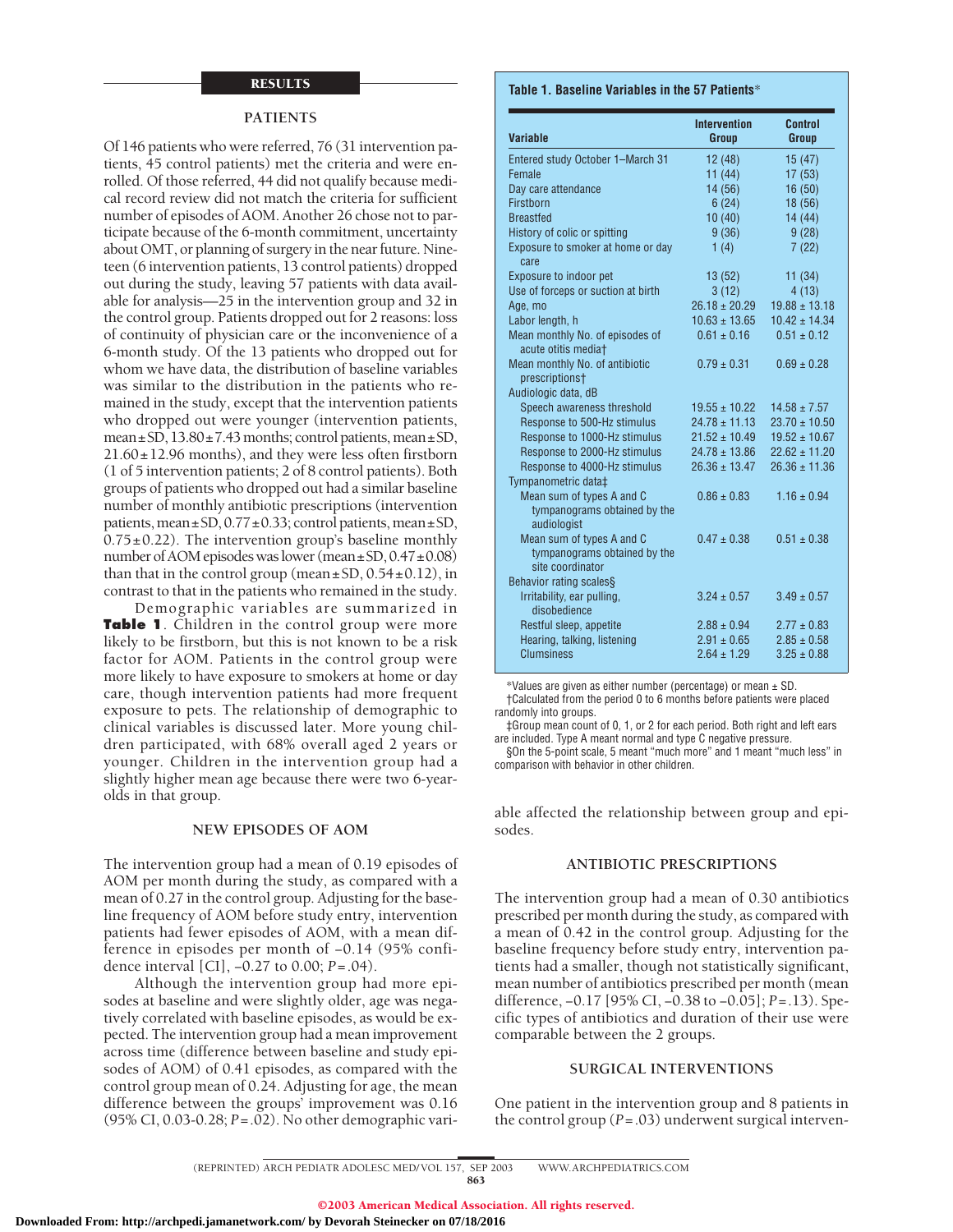tion involving only insertion of ventilatory tubes in each case. Tubes were inserted at 6 months after randomization in the intervention patient and at 2 months (for 2 patients), 3 months (for 4 patients), and 4 and 6 months (for 1 patient each) in the control group. On the basis of this information (mean, 6.00 months for intervention patients and 5.25 for the control patients), comparison of the number of months each patient remained surgery free during the study showed a statistically significant group difference (0.75 [95% CI, 0.16 to 1.34]; *P*=.01).

# **AUDIOLOGIC EVALUATIONS**

Pure-tone testing was performed at 500, 1000, 2000, and 4000 Hz. Speech awareness thresholds improved in both groups with time, with no statistically significant group effect demonstrated. We used linear regression for each frequency, measured in hertz, with the decibel threshold at the final examination as the dependent variable and group and baseline decibel thresholds as independent variables.

# **TYMPANOMETRIC DATA**

The site coordinator's data showed that during months 5 and 6 of the study, the intervention group had a monthly mean sum of types A and C (the more normal) tympanograms of 0.65 (of a possible maximum of 2), as compared with a mean of 0.52 in the control group. Adjusting for the baseline sum, the mean group difference was 0.17 (95% CI, −0.03 to 0.37; *P*=.09). On the basis of the audiologists' tympanograms, the intervention group had a mean sum of 1.41, as compared with the control patients' mean of 1.00 for types A and C tympanograms (adjusted mean group difference, 0.55 [95% CI, 0.08 to 1.02]; *P*=.02).

# **BEHAVIORAL QUESTIONS**

No statistical differences were found between the 2 groups for behavioral questions analyzed according to individual behaviors by month or when scores were averaged and grouped into 2-month periods. When scores for behaviors were combined into various categories related to hearing (hearing when spoken to, listening to conversation, and talking), negative behaviors (irritability, disobedience, and ear pulling), or positive behaviors (sleeping and appetite), there was a modest adjusted mean group difference favoring the intervention group (**Table 2**) for negative behaviors in months 3 and 4, but it did not reach statistical significance (*P*=.07).

# **PARENT SATISFACTION**

No adverse reactions to OMT were reported during the study. In the final questionnaire, several parents reported pleasant effects such as relaxation or a good nap after the treatment. Overall satisfaction with the study was high in both groups (mean, 4.84 and 4.50 for intervention and control groups, respectively, on a scale of 1 to 5; 5=highly satisfied), though calculation of group difference indicated the differences were significant (0.34 [95% CI, 0.05 to 0.63]; *P*=.02).

#### **COMMENT**

The results of this outcomes-oriented study, despite limited patient enrollment, demonstrated statistically significant differences between the groups in several related clinical outcomes.

# **LIMITATIONS OF STUDY**

The dropout rate was higher than we anticipated initially. The patients who dropped out differed demographically from the study patients, though in ways that might have made the groups more equal at baseline; the intervention group tended to be somewhat sicker at baseline than were the control patients. The length of the study contributed to the 25% dropout rate. Future studies would likely be as meaningful with 3 months of observation. The ideal number of treatment sessions needed to produce a beneficial outcome has yet to be determined and would be needed to perform costeffectiveness analysis.

The issue of whether to include a placebo control for the control group was considered. If we had included a placebo control, any presumed placebo intervention might have had an unintended treatment effect, introducing potential confounding variables and necessitating 3 groups: intervention, placebo intervention, and nonintervention. We chose instead for this study to report any difference in outcomes between 2 groups that were selected to be as equal as possible except for the application of OMT. Placebo effect due to the number of visits was minimized by the design of the study, leaving the influence of touch as potentially having a placebo effect. Larger studies are needed to replicate and elucidate the causal mechanisms of this effect.

The parents knew the child's treatment group, though every effort was made not to let this information affect pediatrician recommendations, which we knew by means of medical record review. Although the osteopathic physicians knew the treatment group, they were not involved in making medical decisions or recommendations for the patients. Using a sham treatment group in future studies would increase blinding and minimize parental bias. The behavior rating scales were not normalized or validated and could likely be simplified for any future study.

# **POTENTIAL IMPORTANCE OF OMT**

Much of the attention in the literature has focused on the microbiologic environment of the middle ear, abnormalities in the muscles that activate the opening of the tube, and mucosal swelling of the pharynx. Given the position of the auditory tube between the temporal and sphenoid bones<sup>26</sup> and its relationship to the muscles of the soft palate, the tensor veli palatini, levator veli palatini, and salpingopharyngeus,<sup>23(pp58-78),27</sup> it is apparent that the tube is vulnerable to extrinsic compression, presumably during birth. The osteopathic concept, which relates form to function, suggests a structural influence on the tube's patency, which may be amenable to OMT.28,29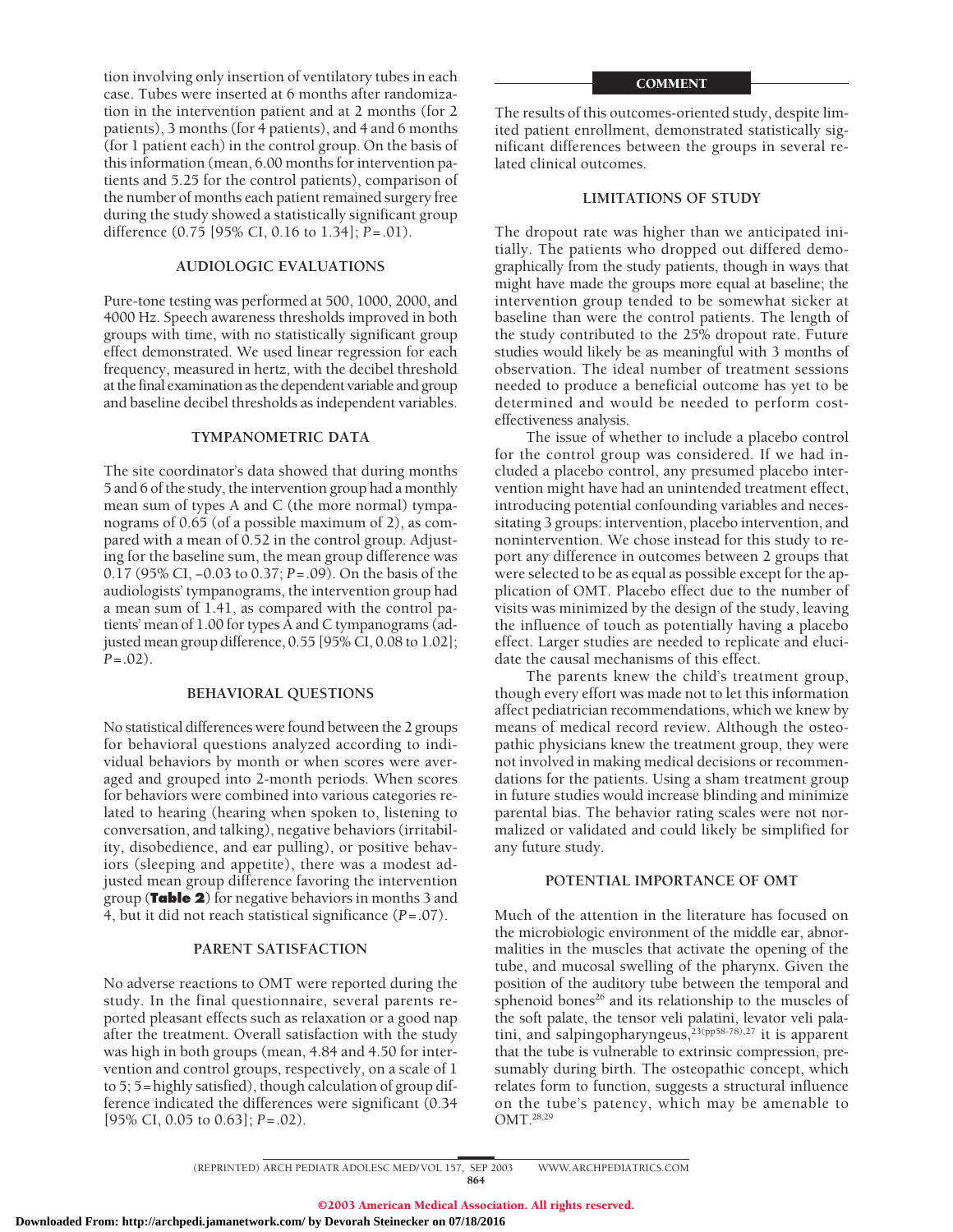| <b>Variable</b>                                                                        | Intervention,<br>Mean $\pm$ SD | Control,<br>Mean $\pm$ SD | <b>Group Difference, †</b><br>Mean (95% Confidence Interval) |
|----------------------------------------------------------------------------------------|--------------------------------|---------------------------|--------------------------------------------------------------|
| Monthly No. of episodes of acute otitis media during the study                         | $0.19 \pm 0.21$                | $0.27 \pm 0.26$           | $-0.14$ ( $-0.27$ to $0.00$ ) ‡                              |
| Monthly No. of antibiotic prescriptions during the study                               | $0.30 \pm 0.35$                | $0.42 \pm 0.47$           | $-0.17$ ( $-0.38$ to 0.05)                                   |
| Months in study surgery free                                                           | $6.00 \pm 0.00$                | $5.25 \pm 1.46$           | $0.75$ (0.16 to 1.34) $\ddagger$                             |
| Audiologic data, dB                                                                    |                                |                           |                                                              |
| Final speech awareness threshold $(n = 51)$                                            | $16.59 \pm 10.84$              | $14.58 \pm 7.91$          | $-0.97$ ( $-6.10$ to 4.16)                                   |
| Final response to 500-Hz stimulus ( $n = 51$ )                                         | $20.43 \pm 13.14$              | $21.52 \pm 11.80$         | $-1.45$ ( $-8.64$ to 5.73)                                   |
| Final response to 1000-Hz stimulus ( $n = 49$ )                                        | $16.74 \pm 12.02$              | $17.88 \pm 8.62$          | $-1.31$ ( $-6.59$ to 3.98)                                   |
| Final response to 2000-Hz stimulus ( $n = 49$ )                                        | $18.26 \pm 15.35$              | $20.00 \pm 10.15$         | $-2.63$ ( $-10.31$ to 5.05)                                  |
| Final response to 4000-Hz stimulus ( $n = 49$ )<br>Tympanometric data§ ( $n = 52$ )    | $22.05 \pm 15.63$              | $23.64 \pm 13.89$         | $-1.59$ ( $-10.55$ to $7.37$ )                               |
| Final mean sum of types A and C tympanograms<br>obtained by the audiologist            | $1.41 \pm 0.80$                | $1.00 \pm 0.96$           | $0.55$ (0.08 to 1.02) $\ddagger$                             |
| Mean sum of types A and C tympanograms obtained<br>by the site coordinator, months 5-6 | $0.65 \pm 0.40$                | $0.52 \pm 0.42$           | $0.17$ (-0.03 to 0.37)                                       |
| Mean behavior rating scores, months 1-2                                                |                                |                           |                                                              |
| Irritability, ear pulling, disobedience                                                | $3.06 \pm 0.29$                | $3.20 \pm 0.36$           | $-0.15$ ( $-0.33$ to 0.03)                                   |
| Restful sleep, appetite                                                                | $3.04 \pm 0.33$                | $2.88 \pm 0.36$           | $0.16$ (-0.03 to 0.35)                                       |
| Hearing, talking, listening                                                            | $3.33 \pm 0.35$                | $3.23 \pm 0.26$           | $0.09$ (-0.07 to 0.25)                                       |
| <b>Clumsiness</b>                                                                      | $2.96 \pm 0.23$                | $3.11 \pm 0.35$           | $-0.08$ ( $-0.25$ to 0.09)                                   |
| Mean behavior rating scores, months $3-4$ (n = 54)                                     |                                |                           |                                                              |
| Irritability, ear pulling, disobedience                                                | $3.08 \pm 0.40$                | $3.17 \pm 0.33$           | $-0.11$ ( $-0.32$ to 0.10)                                   |
| Restful sleep, appetite                                                                | $3.05 \pm 0.48$                | $2.81 \pm 0.50$           | $0.28$ (-0.02 to 0.54)                                       |
| Hearing, talking, listening                                                            | $3.53 \pm 0.59$                | $3.27 \pm 0.54$           | 0.33(0.04 to 0.62)                                           |
| <b>Clumsiness</b>                                                                      | $2.94 \pm 0.56$                | $2.82 \pm 0.57$           | $0.14$ (-0.16 to 0.43)                                       |
| Mean behavior rating scores, months 5-6   $(n = 49)$                                   |                                |                           |                                                              |
| Irritability, ear pulling, disobedience                                                | $2.97 \pm 0.51$                | $3.23 \pm 0.33$           | $-0.20$ ( $-0.45$ to 0.04)                                   |
| Restful sleep, appetite                                                                | $3.06 \pm 0.46$                | $3.05 \pm 0.60$           | $0.02$ (-0.30 to 0.33)                                       |
| Hearing, talking, listening                                                            | $3.56 \pm 0.58$                | $3.37 \pm 0.51$           | $0.26$ (-0.05 to 0.57)                                       |
| <b>Clumsiness</b>                                                                      | $2.88 \pm 0.48$                | $2.84 \pm 0.52$           | $0.04$ (-0.26 to 0.33)                                       |
| Parent satisfaction# ( $n = 55$ )                                                      | $4.84 \pm 0.37$                | $4.50 \pm 0.63$           | $0.34$ (0.05 to 0.63) $\pm$                                  |

\*Data were obtained in all 57 patients, except when otherwise noted.

†All group differences were adjusted for baseline except months in study surgery free and parent satisfaction, with 0 for control and 1 for intervention. ‡*P*-.05.

§Group mean count of 0, 1, or 2 for each period. Both right and left ears are included. Type A meant normal and type C negative pressure.  $\P P = .07$ .

On the 5-point scale, 5 meant "much more" and 1 meant "much less" in comparison with behavior in the previous month. #On the 5-point scale, 5 meant very satisfied and 1 meant very dissatisfied.

### *What This Study Adds*

Current treatment guidelines for recurrent AOM management give little guidance as to how to refrain from potentially unnecessary use of antibiotics or surgery. Alternative and complementary medicine approaches hold promise but are poorly documented in the literature.

Osteopathic manipulative treatment has a potential applicability in children with recurrent AOM, which can be explained by the anatomic relationships of the auditory tube. Results of this study suggest a potential benefit of OMT as adjuvant therapy, demonstrating improvement in episodes of AOM, frequency and timing of surgical intervention, and normalcy of tympanograms.

The finding that demographic variables did not explain the difference between the groups in improvement in clinical outcomes supports the notion that the differences seen during the course of the study were related to the intervention. Children in both groups improved considerably during the 6 months, which is the natural course of AOM. However, the children who met the eligibility criteria for this study would have also fit the Agency for Health Care Policy and Research guidelines for consideration of surgical intervention, $<sup>1</sup>$  if they</sup> also had compromised hearing. Findings in this study suggest that OMT may provide a benefit during this window of risk for surgery. Although a larger study is needed, it appears that OMT offers a potential benefit as adjuvant therapy for children with recurrent AOM.

# *Accepted for publication September 25, 2002.*

*This study was supported by grant 98-09-459 from the American Osteopathic Association, Chicago, Ill; Robuck Fund of the Louisa Burns Osteopathic Research Committee of the American Academy of Osteopathy, Indianapolis, Ind; and Oklahoma State University Center for Health Sciences and College of Osteopathic Medicine, Tulsa, Okla.*

*We thank Katherine A. Worden, DO, of Tucson, Ariz, for participating as a clinical investigator and Frances K. Wen, PhD, for contributing to the statistical analysis of the study.*

*Corresponding author and reprints: Miriam V. Mills, MD, c/o Department of Family Medicine, Oklahoma State University Center for Health Sciences, 1111 W 17th St, Tulsa, OK 74107 (e-mail: mmiriam@osu-com.okstate.edu).*